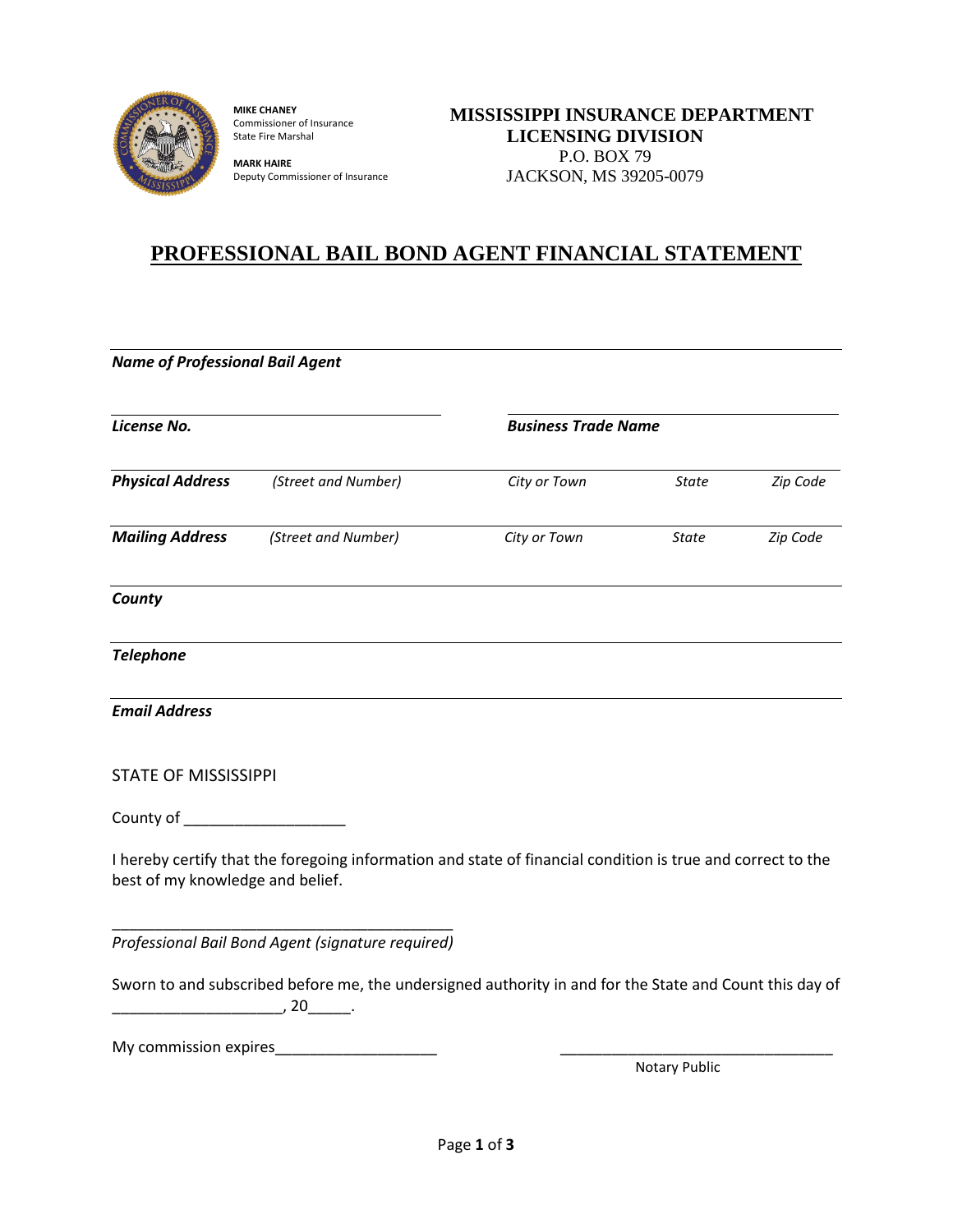## **Professional Bail Bond Agent Financial Statement**

## **Year Ending December 31, 2017**

| <b>Assets</b>                                                                         | <b>Amount in Dollars</b> |
|---------------------------------------------------------------------------------------|--------------------------|
|                                                                                       |                          |
|                                                                                       |                          |
|                                                                                       |                          |
|                                                                                       |                          |
|                                                                                       |                          |
|                                                                                       |                          |
|                                                                                       |                          |
|                                                                                       |                          |
|                                                                                       |                          |
|                                                                                       |                          |
|                                                                                       |                          |
|                                                                                       |                          |
|                                                                                       |                          |
|                                                                                       |                          |
|                                                                                       |                          |
|                                                                                       |                          |
|                                                                                       |                          |
| <b>Liabilities</b>                                                                    |                          |
|                                                                                       | <b>Amount in Dollars</b> |
|                                                                                       |                          |
|                                                                                       |                          |
|                                                                                       |                          |
|                                                                                       |                          |
|                                                                                       |                          |
|                                                                                       |                          |
|                                                                                       |                          |
|                                                                                       |                          |
|                                                                                       |                          |
|                                                                                       |                          |
|                                                                                       |                          |
|                                                                                       |                          |
|                                                                                       |                          |
|                                                                                       |                          |
| (Supplemental Financial Information can be provided on Page 3 if needed)              |                          |
| My total pending liabilities as endorser, professional bail bond agent as of 12/31/20 |                          |

\$\_\_\_\_\_\_\_\_\_\_\_\_\_\_\_\_\_\_\_\_\_\_\_\_\_\_.00